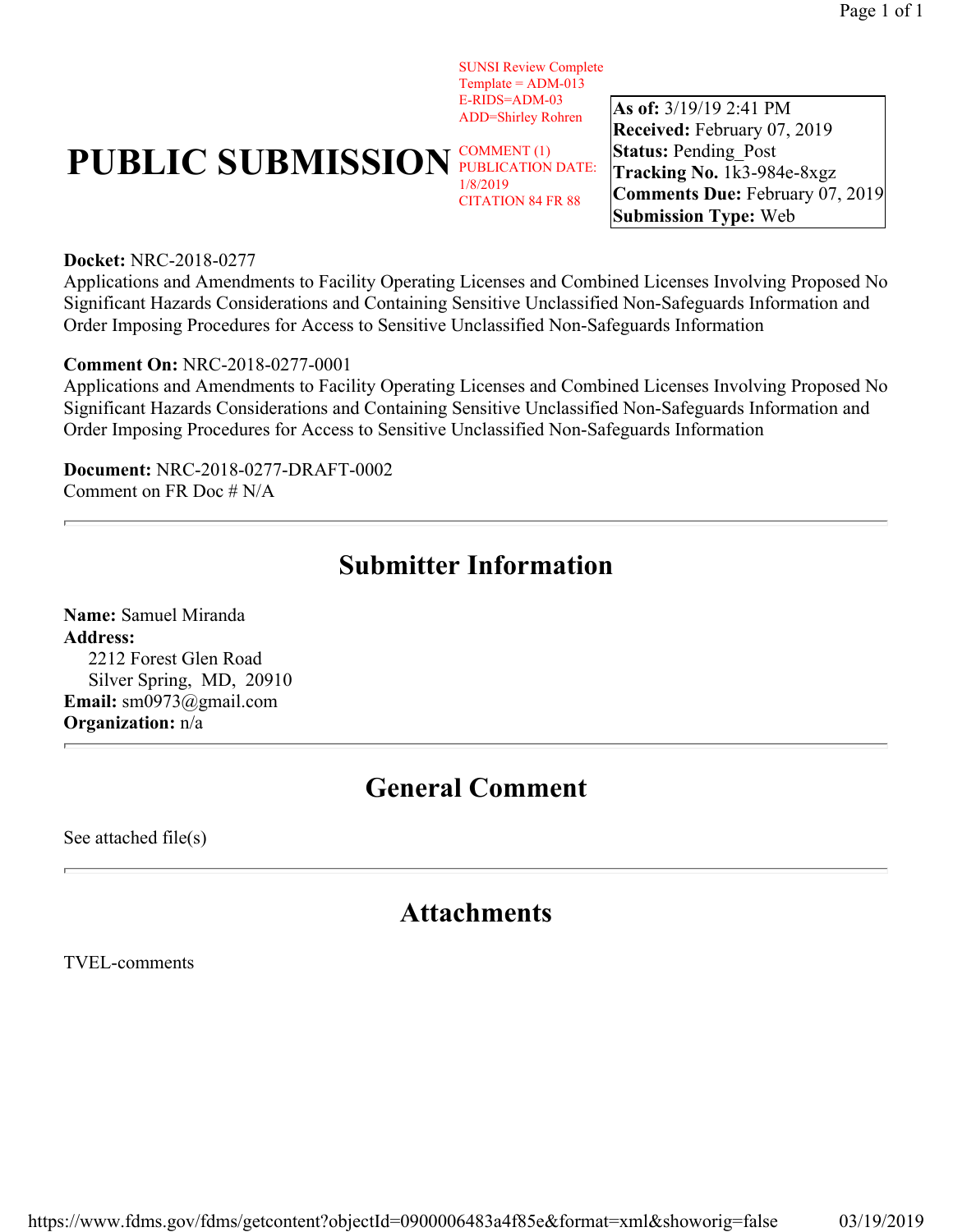#### Docket ID NRC–2018–0277

#### Braidwood Station (Braidwood), Docket Nos. STN 50-456 and STN 50-457

Comments Regarding Proposed License Amendment to authorize the use of up to eight Joint Stock Company ''TVEL'' (Fuel Company of Rosatom) TVS–K lead test assemblies (LTAs) in non-limiting reactor core locations for operation and evaluation

Submitted by Ralph Caruso and Samuel Miranda, PE

#### February 6, 2019

The following comments pertain to the Braidwood license amendment request (LAR) dated July 19, 2018, as supplemented by letter dated October 19, 2018. Publicly-available versions are in ML18204A169 and ML18296A288, respectively. The proposed amendment would authorize the use of up to eight Joint Stock Company ''TVEL'' (Fuel Company of Rosatom) TVS–K lead test assemblies (LTAs) in non-limiting reactor core locations for operation and evaluation. The proposed amendment was noticed in the Federal Register on January 8, 2019 (84 FR 91).

#### **Introduction**

By Federal Register notice (FRN) dated June 7, 2018 (83 FR 26503), as supplemented by FRN dated July 2, 2018 (83 FR 30989), the NRC solicited public comments on a draft letter to the Nuclear Energy Institute (NEI) "clarifying the regulatory paths for the use of lead test assemblies (LTAs)" (ML18100A045).

A former NRC staff member (Mr. Rick Ennis) previously raised a number of concerns on the proposed regulatory framework regarding use of LTAs. These concerns were summarized in an internal NRC memo to the NRC's General Counsel, dated March 22, 2018, which was co-authored with Mr. Chernoff (ML18078A010). The March 22, 2018, memo raised concerns regarding an earlier version of the draft letter to NEI. Following the retirement of Mr. Ennis from the NRC in the spring of 2018, Mr. Chernoff filed a non-concurrence on the current version of the NEI letter (ML18151B016).

The NRC has not yet resolved the comments received on the regulatory framework described in the draft memo to NEI. As such, final guidance regarding the use of LTAs has not been issued.

Mr. Ennis also filed a set of comments (ML 18333A046) concerning the use of a limited number of Accident Tolerant Fuel (ATF) Lead Test Rods (LTRs) in two Lead Test Assemblies (LTAs) during Byron Unit 2, Cycles 22, 23, and 24. The proposed amendment was noticed in the Federal Register on November 6, 2018 (83 FR 55573).

Mr. Caruso and Mr. Miranda are retired NRC employees, who collectively represent more than eight decades of experience in the nuclear industry.

Mr. Caruso was the Chief of the NRC's BWR and Nuclear Performance Section, Reactor Systems Branch, NRR, from 1997 to 2003, and was Group Leader of the Analytical Support Group of the Division of Systems Safety and Analysis in NRR from 1992 to 1997. As the Chief of the BWR and Nuclear Performance Section, he oversaw the review and approval of all new commercial fuel designs in the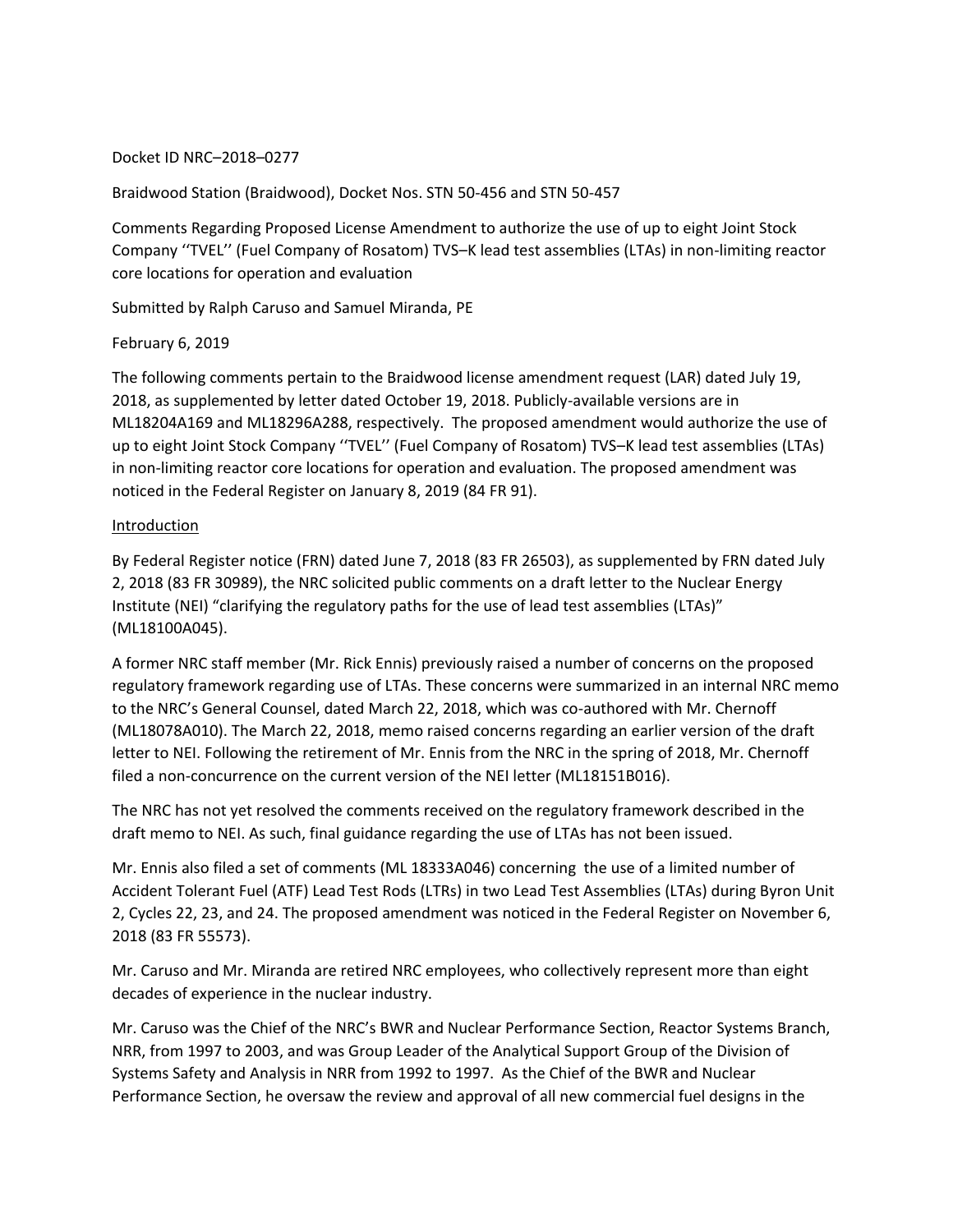United States, and the authorization for the use of Lead Test Assemblies in licensed commercial reactors, and the review and approval of technical report WCAP-15604-NP Revision 2-A "Limited Scope High Burnup Lead Test Assemblies", September 2003

Mr. Miranda worked at Westinghouse Electric from 1970 until 1994, and at the NRC until 2014. At Westinghouse, he led an international team of engineers to design the automatic reactor protection system, and to perform the supporting accident analyses required to complete the design and construction of the Temelin units (two Soviet-designed, VVER-1000 type PWRs in the Czech Republic, near České Budějovice). This included the modeling and analyses of Westinghouse-supplied hexagonal fuel assemblies. He also managed a multi-million dollar joint research program with Électricité de France, Framatome, and Commissariat à L'Énergie Atomique to trace the flow, inside reactor cores that would be caused by asymmetric cooling accidents. At the NRC, he reviewed LARs involving proposed power upratings, license renewals, and modifications of automatic reactor protection systems.

#### Discussion

We have recently become aware of activities by the NRC staff to clarify staff policies concerning the use of Lead test Assemblies in operating reactors, and to streamline the process for approving their use. This matter has a very long history. The fuel vendors have continually improved their products, by changes to the mechanical designs, the fuel pellet characteristics, and thru the invention of new cladding materials to replace zirconium alloys that were originally developed over 50 years ago.

We believe that it is important to test these new fuel designs and materials under conditions that are representative of the conditions that they will see in commercial use. This is difficult, however, because there are very few fuel test reactors, few hot cell inspection facilities, and the transportation of irradiated fuel is complicated and expensive. But proposed new reactor designs cannot proceed without this testing, so the use of existing commercial reactors for test irradiation is the only option.

Testing of new fuel designs is not without risk, and the insertion of LTAs into commercial reactors needs to be done carefully. In 2003 the staff issued guidelines for the use of LTAs to support extensions of fuel rod burnup limits. Topical Report WCAP-15604-NP, Rev 2 was the result. The staff engaged in public meetings and exchanged correspondence with representatives of the industry, in order to develop a set of guidelines that would provide a structured process for regulating LTAs while maintaining safety. It was hoped that these guidelines would help ensure uniformity in data collection, make evaluation of new material properties or limits more predictable, and ensure a structured process for data feedback to the NRC staff. The guidelines were developed to be consistent with the NRC's performance goals of maintaining safety, increasing public confidence, improving regulatory efficiency, and reducing regulatory burden.

The authors of the latest draft guidance letter seem to be unaware of the existence of this topical report. It is not referenced in any of the different versions of the guidance letter, or in staff presentations, or in any licensee correspondence or staff safety evaluations. WCAP-15604 was focused on testing to extend fuel burnup limits, but it can serve as the base for new guidance related to the use of new cladding materials.

The proposed license amendment for Braidwood does not follow the guidance in WCAP-15604, and is not consistent with previous interpretations of the process for review and approval of LTA campaigns.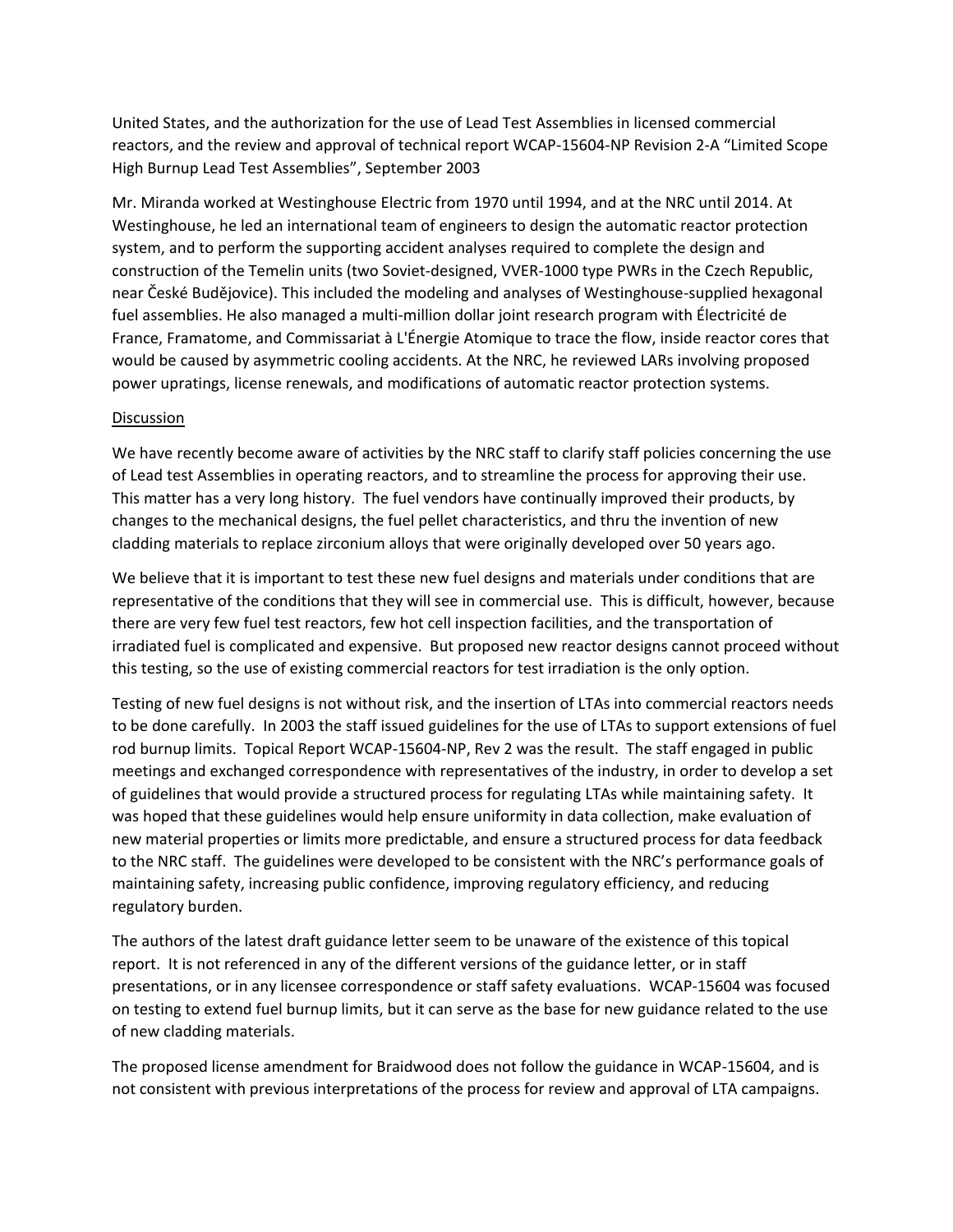The use of a new cladding material without formal staff review is a serious departure from past practices. The characterization of E110opt in the LAR as "chemically similar to M5" is disingenuous. It is NOT the same as M5, even though the chemical composition is the same. Only a basic knowledge of chemistry is needed to recognize this misleading statement. Our knowledge of the behavior of E110 (the precursor to E110opt) is that it does not behave the same as M5, and we have seen proprietary explanations of this difference that do not relate to chemical composition. If E110opt is indeed "the same as M5", then this should be documented in test reports that have been reviewed by the NRC staff.

This application is a good example of the sort of problems that will arise if the staff allows the introduction of LTAs that use significantly different designs and new materials that have not been previously reviewed. The LAR is vague about the specific data and analyses that are supposed to be used to justify the safety of these new designs, but many of the important analyses have not been done;

other analyses are promised to be done at some time in the future, and "data" generated by computer codes will be authorized to stand in place of actual measured data from experimental test facilities. These practices do not constitute "good engineering judgment".

The evidence to show that the TVEL's quality assurance program complies with the requirements of Appendix B, including all suppliers for material, equipment, and parts is very thin. The LAR states that the tests and analyses that have been performed by TVEL "by qualified personnel", without any clear statement that they been done in accordance with all of the requirements of Appendix B. What "recognizable standards" were used? The document states that the "Testing output has been documented and the configuration is controlled", but it is far from clear that these reports been submitted and reviewed by the NRC for compliance with Appendix B.

In fact, it appears that the staff is not completely satisfied with these commitments, because it has scheduled an "audit [of] the evaluations and analyses performed to support loading of the TVSK LTAs at Braidwood Station, to identify appropriate additional information to request for submittal. Such information would be that required to determine (1) whether the proposed combinations of methodologies are appropriate for their intended implementation, and (2) whether reasonable assurance exists that Braidwood Station can operate safely with the TVS-K LTAs loaded as specified." (ML19031C845) This audit will be performed during the week of February 11, 2019, after the comment period for this LAR has closed. It therefore seems to be premature for the staff to publish this 50.92 determination before the audit has been complete and documented.

If the NRC wants to make it easier for the developers of new nuclear fuel to develop better fuel designs, it MUST ensure that the design, construction, and testing of those new fuel designs complies with the NRC's quality assurance requirements. The nuclear industry does not need any discovery, late in a very expensive program, that corners have been cut in design, manufacture, or testing.

We completely endorse the positions stated by Mr. Ennis in his non-concurrence memorandum of March 22, 2018, and the comments he provided regarding the use of a limited number of Accident Tolerant Fuel (ATF) Lead Test Rods (LTRs) in two Lead Test Assemblies (LTAs) during Byron Unit 2, Cycles 22, 23, and 24. We request that the staff consider each of Mr. Ennis' comments again, in the context of this LAR, and provide a detailed technical and regulatory response that is coherent and consistent.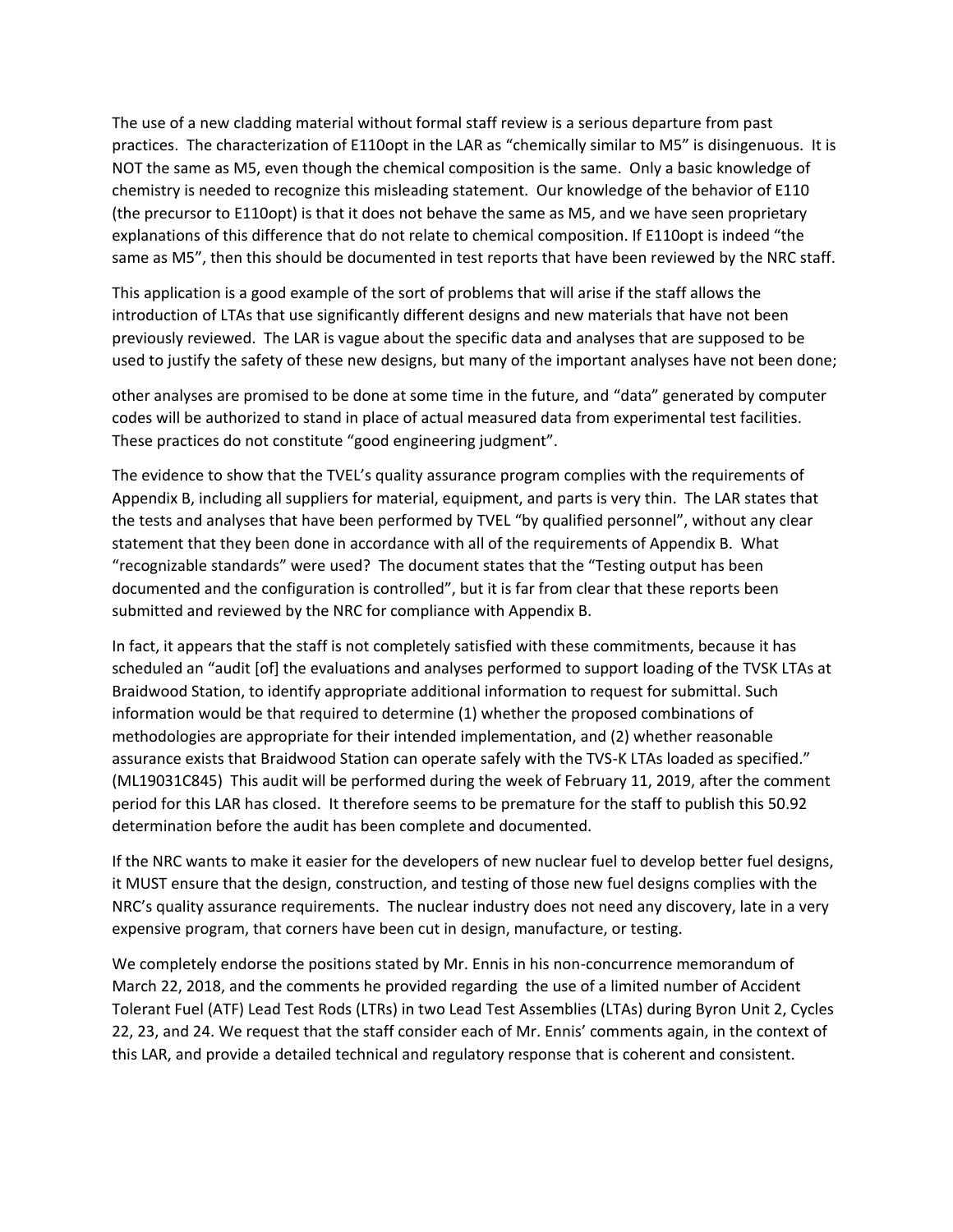We also believe that it would be wise to consider them in the context of the Byron LTA proposal, which we understand has been re-noticed for public comment. Instead of reducing uncertainty in the industry about LTA programs, and increasing public confidence, we believe that the staff is creating chaos and fear. Those of us who have actual experience in this matter are not comfortable with the proposed policies and actions.

#### Discussion of Specified Considerations

The LAR, if granted, will allow Exelon (EGC) to load up to eight TVS–K lead test assemblies (LTAs), fabricated by Joint Stock Company ''TVEL'' (Fuel Company of Rosatom), into non-limiting reactor core locations, of its Braidwood Stations, for operation and evaluation. EGC has supplied a 10 CFR 50.91(a) "no significant hazards consideration", on pages 91 and 92 of the aforementioned Federal Register notice, to support its LAR.

The Braidwood Stations are two Westinghouse pressurized water reactors (PWRs). Unit #1 came online in July 1987, and Unit #2 came online in May 1988. The NRC licensed them, under 10 CFR 50, to operate until 2026 and 2027, respectively, and then re-licensed them, under 10 CFR 54, to extend operations until 2046 and 2047. Approval of EGC's LAR will allow EGC to demonstrate the performance of TVEL's TVS-K LTAs, and mixed fuel cores, in preparation for a potential transition from Westinghouse fuel assemblies to TVEL's TVS-K fuel assemblies. This would be the first use of the TVS-K design in the U.S.

The following comments and questions organized according to three categories.

- (A.) 10 CFR 50.91(a), "No Significant Hazards Consideration"
- (B.) Design and Operations Considerations
- (C.) Trade Considerations

#### (A.) 10 CFR 50.91(a), "No Significant Hazards Consideration"

10 CFR 50.91(a) asks the licensee three questions. The licensee responds to each question with a "no". The NRC then relies upon the licensee's responses to conclude that the LAR will not pose any significant hazards. Our comments are presented below:

1. Does the proposed amendment involve a significant increase in the probability or consequences of an accident previously evaluated?

Response: "No. The proposed change involves only a small number of LTAs, which will be designed to be compatible from a neutronic, thermalhydraulic, and mechanical standpoint with all plant Systems, Structures, and Components (SSCs). The fuel pellets and fuel rods themselves will have no impact on accident initiators or precursors."

(A.1) ML18204A169 states, "The evaluation is expected to conclude that the 10 CFR 50.46 reported peak clad temperature remains unchanged due to the negligible change in assembly coolant flow resulting from the insertion of TVS-K LTAs." ML18204A169 also states that the outside diameter of a TVS-K LTA fuel rod is 0.374 inches, which is larger than the existing Westinghouse VANTAGE+ fuel rod diameter of 3.60 inches. This will reduce the flow area of a TVS-K LTA assembly, of 264 rods, by almost 8%. Explain how this would result in a "negligible change in assembly coolant flow".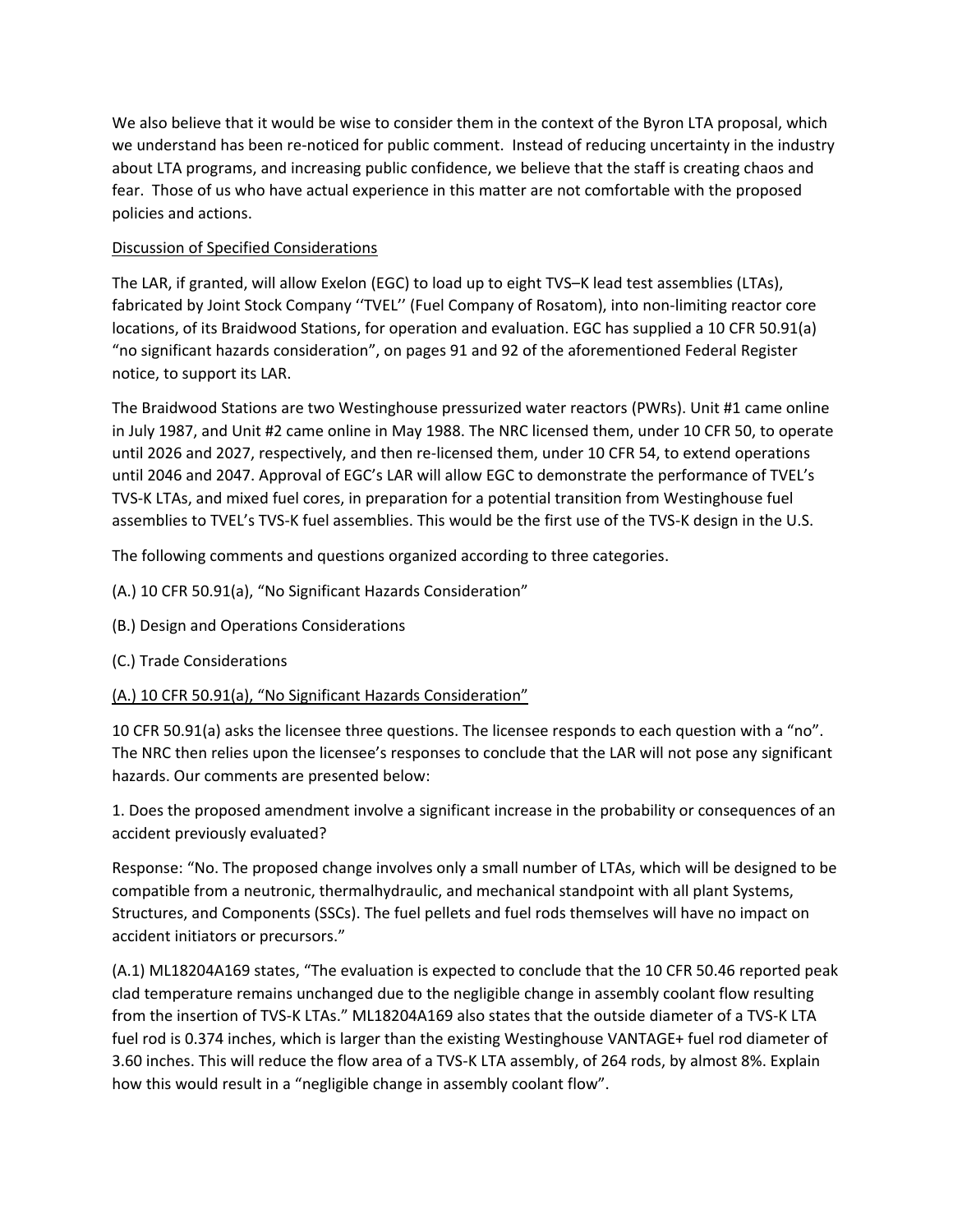Response: "There will not be a significant impact on the operation of any plant SSC or on the progression of any operational transient or design basis accident."

(A.2) The reduced flow area of a TVS-K LTA assembly would have the effect of partially blocking flow through the eight TVS-K LTA assemblies. This would skew the overall distribution of coolant flow through the core that could alter the redial power distribution, change fuel peaking factors, and ultimately reduce core thermal margin. Explain how this would "not be a significant impact on the … progression of any operational transient or design basis accident."

Response: "Based on the above discussion, the proposed changes do not involve a significant increase in the probability or consequences of an accident previously evaluated."

(A.3) ML18204A169 states, "Although, the use of TVS-K LTAs is a "first of a kind" LTA initiative in the U.S., prior test experience with the TVS-K LTAs in the Ringhals 3 core provides high confidence that the inclusion of up to eight TVS-K LTAs in a mixed fuel core will not impact the public health and safety; and that there will not be a significant impact on any aspect of normal plant operations or accident analyses." The Braidwood Stations are Westinghouse four-loop PWRs, each of which is licensed according to US regulations. Ringhals 3 is a Westinghouse three-loop plant, which is licensed according to Swedish regulations. The coolant flow through the reactor vessel of a four-loop plant (Braidwood) is different from the coolant flow through the reactor vessel of a three-loop plant (Ringhals). The difference is most pronounced during asymmetric cooling accidents (e.g., steam line breaks). Relatively cold water, entering the core, through a reactor vessel inlet nozzle that is connected to the affected steam generator will not mix uniformly with the relatively hot water that enters through the other inlet nozzles. Fuel assemblies that are located around the core periphery (e.g., in nonlimiting locations); and near the relatively cold inlet nozzle, will experience a greater increase in reactivity than other fuel assemblies. In the event of a post-trip return to criticality, these fuel rods could fail, if they're loaded into locations that are near a control or shutdown rod that has not been inserted into the core. Please explain how this would not be a "significant increase in the … consequences of an accident previously evaluated."

(A.4) Mixing in the core of a three-loop plant is generally better than mixing in the core of a four-loop plant. That is, a relatively cold third of the inlet flow mixes more uniformly than does a relatively cold fourth of the inlet flow. Mixing factors are determined by scale-model tests, and input into approved, plant simulation codes. Westinghouse's mixing factors were derived from the results of flow traces inside a tenth-scale, Plexiglas model, and in a fifth-scale, steel model of selected Westinghouse reactor vessel designs. These tests were performed in Paris, and Cadarache, respectively, by Électricité de France, and France's Commissariat à L'Énergie Atomique, which participated, along with Westinghouse and Framatome, in a multi-million dollar joint research program. The results verified the results of earlier tests, which were performed by Westinghouse, in a seventh-scale model of the Indian Point reactor vessel. Mixing data are expensive, proprietary information that is closely held by Westinghouse, Framatome, Électricité de France, and the Commissariat à L'Énergie Atomique. Does TVEL have access to this information, or an equivalent that is applicable to Westinghouse reactor vessel dimensions and geometries?

(A.5) ML18204A169 states, "Due to the similarities between the TVS-K fuel and the resident Westinghouse fuel, the placement of a limited number of TVS-K LTAs in nonlimiting core locations is not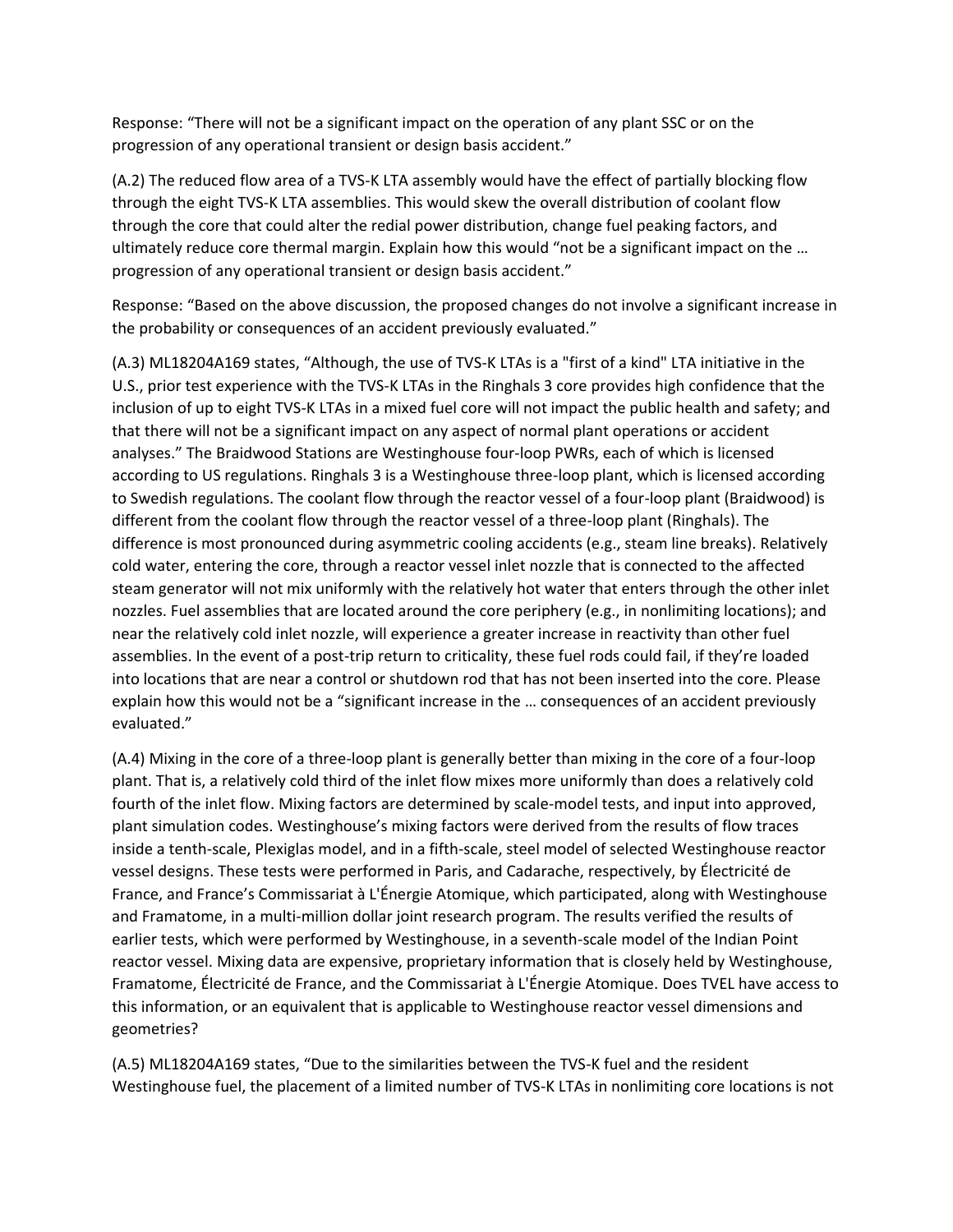expected to impact normal plant operations or accident analysis results." How will the larger fuel rod OD affect normal plant operations or accident analysis results?

2. Does the proposed amendment create the possibility of a new or different kind of accident from any previously evaluated?

Response: No. "The use of TVS–K LTAs does not involve any alteration to plant equipment or procedures that would introduce any new or unique operational modes or accident precursors."

(A.6) Identify and describe TVEL's standards for fuel performance under normal, transients and accident conditions.

(A.7) Show how interactions of the new fuel with the existing fuel, during transients and accidents, will not lead to a greater release of fission products that what is assumed as part of the licensing basis for the plant.

(A.8) Show how the use of the new fuel will not create additional activation products that will be released into the reactor coolant system, and then into the plant, increasing radiation doses to workers.

3. Does the proposed amendment involve a significant reduction in a margin of safety?

Response: No. "Operation of Braidwood Station Unit 1 or Unit 2 with up to eight TVEL TVS–K LTAs, placed in nonlimiting core locations, does not change the performance requirements on any system or component such that any design criteria will be exceeded."

(A.9) The Braidwood cores, if fully loaded with TVS-K LTA fuel assemblies will have an available coolant flow area that will be reduced by almost 8%. The reduction in coolant flow area could be viewed as an increase in core bypass flow. According to the Braidwood UFSAR, the core bypass flow is specified to be not more than 8.3%. Therefore, a core that is fully loaded with TVS-K LTA fuel assemblies could have a core bypass flow that is almost twice as large the currently licensed value. It is reasonable to ask whether EGC or the NRC staff have evaluated the potential reduction in the safety margin (i.e., core thermal margin) that could result from the reduction in coolant flow area (or increase in core bypass flow), its effect upon Braidwood's accident analysis results. Would this be a reduction in the safety margin?

#### (B.) Design and Operations Considerations

(B.1) This LAR requests approval for the first of many potential uses of TVS-K fuel assemblies in American reactor cores. What role, if any, will the Advisory Committee on Reactor Safeguards (ACRS) play in its evaluation?

(B.2) The Braidwood TVS-K LTAs will be fabricated by TVEL, in Russia, in accordance with 10 CFR 50 Appendix B Quality Assurance programs. However, TVEL intends to notify GNF-A of any fabrication issues. GNF-A will be responsible for evaluating potential 10 CFR 21 reportability issues. EGC will provide surveillance/ quality oversight during fabrication of the LTAs. Which organization will notify the NRC staff, if/when that's necessary?

(B.3) EGC will ensure, with input from GNF-A, that the LTAs will not be limiting in terms of thermal and reactivity margins. Confirmatory evaluations will be performed to demonstrate that the TVS-K LTAs will satisfy the inputs and assumptions of the current AOR. (The Westinghouse analytical codes and methods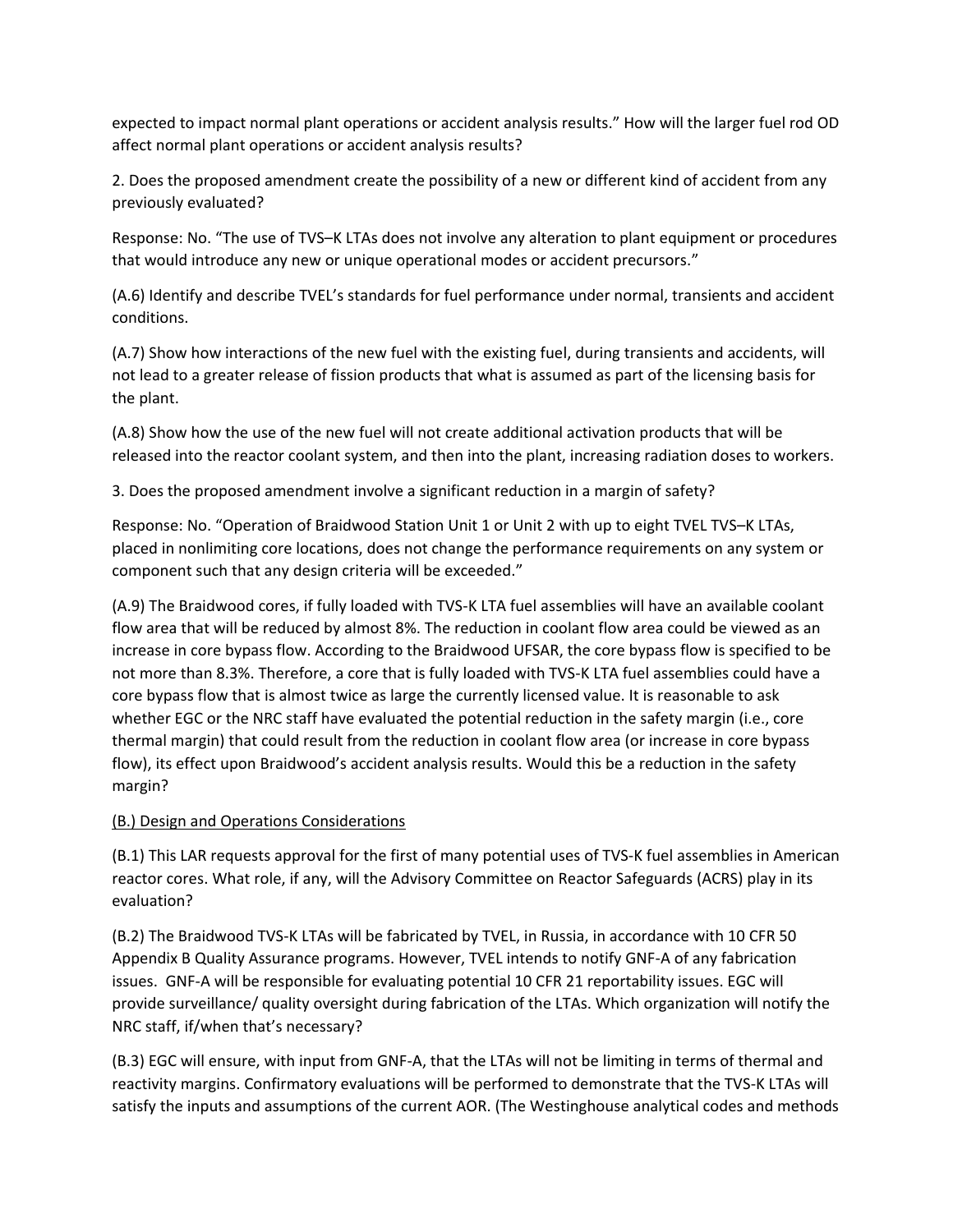used for currently licensed fuel design and reload analysis will be used to confirm that the TVS-K LTAs do not have a material adverse impact on the resident Westinghouse fuel.) What NRC-approved codes and methods do EGC and GNF-A possess that can demonstrate that the TVS-K LTAs will satisfy the inputs and assumptions of the current AOR, for Westinghouse PWRs?

(B.4) There is a new design of debris filters on these bundles. They are supposed to trap one or two errant bits of metallic debris before it gets into the core, gets caught on a spacer grid, and frets a hole in a fuel rod. They are supposed to catch debris. However, there is a separate, ongoing issue that is related to NPSH for ECCS pumps taking a suction from reactor building sumps. Screens have been installed to protect the pumps, and they affect the head loss on pump NPSH. How will TVEL address the fine debris that could pass through the screens and pumps, and collect at the inlet to each fuel bundle, where it could severely impede water flow up into the core from the lower plenum?

(B.5) EGC will need actual test data from irradiated fuel that is burned for design rated life, at design rated conditions. EGC will have to put the TVS-K LTAs into locations that are close to, but not quite, the limiting locations for the core design. However, if EGC intends to refuel more often (i.e., lower burnup operations), then less limiting locations can be selected, which will yield the data needed for lower burnup operations.

(B.6) The LAR mentions that data from certain GE computer codes will be used to qualify some aspects of the new fuel design data. Explain how data from a computer code can be used to validate data from another computer code.

(B.7) EGC claims that E110opt is "similar to M5 because it has the same chemical composition". Chemical composition does not address other, fabrication issues, which indicate that E110 is not nearly the same as M5. E110opt may be more "similar" to M5; but this claim will have to be verified by extensive testing.

(B.8) Indicate the status of the ongoing rulemaking regarding 10 CFR 50.46c, particularly with the issues related to cladding embrittlement.

(B.9) Westinghouse has developed analytical codes and methods for its supply of Westinghouse hexagonal fuel assemblies for the Temelin plants in the Czech Republic. This required Westinghouse to generate their own T/H data for the hexagonal elements and the mixing grids, and they were specifically tested for the hexagonal geometry. Describe the analytical codes and methods that will be used to support TVEL's supply of square fuel assemblies, and new cladding materials for Westinghouse plants.

(B.10) The LAR claims that analyses "will be done to demonstrate that the changes will not be significant". What, if any, analyses have actually been performed to support the claim that the changes will not be significant?

(B.11) Where is the evidence to show that the TVEL's quality assurance program complies with the requirements of Appendix B, including all suppliers for material, equipment, and parts? Also, have the tests and analyses that have been performed by TVEL "by qualified personnel" been done in accordance with all of the requirements of Appendix B? What "recognizable standards" were used? The document states that the "Testing output has been documented and the configuration is controlled", but have these reports been submitted and reviewed by the NRC for compliance with Appendix B?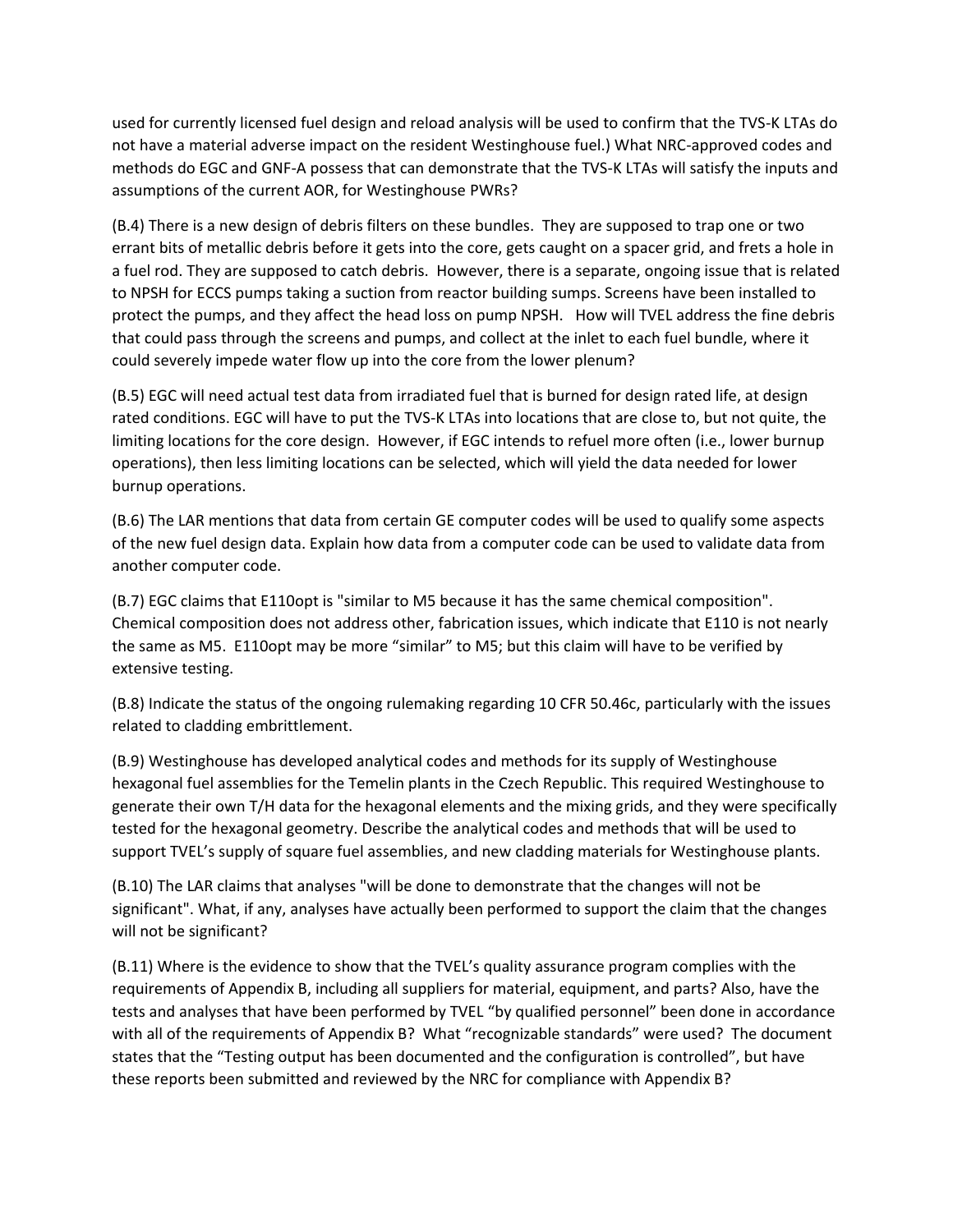(B.12) Where is the evidence to show that TVEL has a training program to ensure that workers who design and build the fuel understand the requirements of Appendix B, especially the reporting requirements for deficiencies?

(B.14) EGC is not asking for an exemption from the regulations, even though E110opt and E635 fuel cladding alloys are not considered in the regulations. This issue has been raised in an internal nonconcurrence letter (ML 19187A276), and it's the subject of a differing professional opinion that has been filed by another NRC staff member. We agree with all of the concerns expressed in ML18187A276. This application is a good example of the sort of problems that will arise if the staff allows the introduction of LTAs that use significantly different designs and new materials that have not been previously reviewed. The LAR is vague about the specific data and analyses that are supposed to be used to justify the safety of these new designs, but many of the important analyses have not been done, others are promised to be done at some time in the future, and "data" generated by computer codes will be authorized to stand in place of actual measured data from experimental test facilities. These practices do not constitute "good engineering judgment".

(B.15) Where is the evidence to show that TVEL's fuel design will comply with GDC 10, regarding fuel design parameters for normal, transient and accident performance. (See Criterion 10—Reactor design. "The reactor core and associated coolant, control, and protection systems shall be designed with appropriate margin to assure that specified acceptable fuel design limits are not exceeded during any condition of normal operation, including the effects of anticipated operational occurrences.") The proposed letter to NEI that is the subject of ML18187A276 also addresses this issue. It is important because it involves the integrity of the first fission product barrier in the reactor core. Fuel suppliers are supposed to develop their own "specified acceptable fuel design limits", and ensure that they are not exceeded. The fuel design limits are supposed to be defined in approved topical reports that are reviewed by the NRC staff, or at the very least, the methods for establishing those design limits is supposed to be reviewed and approved. There does not appear to be any such documentation for these new LTAs.

(B.16) The regulatory framework, as discussed in ML18078A013, indicates that, "LTAs need to be analyzed with NRC staff approved codes and methods." With respect to fuel assemblies in a core reload, it states, "Furthermore, a nuclear core reload utilizing fuel assemblies with the following attributes could potentially represent a significant hazard due to a significant reduction in safety margin: (1) fuel assemblies different than those previously found acceptable to the NRC; and (2) fuel assemblies whose analytical methods have not been previously approved by the NRC."

#### (C.) Trade Considerations

The Russian company TVEL, which is part of the Rosatom state corporation, produces fuel for nuclear power reactors. It has supplied fuel for "78 nuclear power plants, in 15 countries, and for research reactors, and for reactors on ships of the Russian fleet".

Global Nuclear Fuel is a joint venture of GE, Toshiba and Hitachi, which is working with TVEL to supply nuclear fuel to Westinghouse PWRs, in the US.

(C.1) Describe the technology transfer agreements, if any, that exist between GE, Toshiba, Hitachi, TVEL, and Westinghouse.